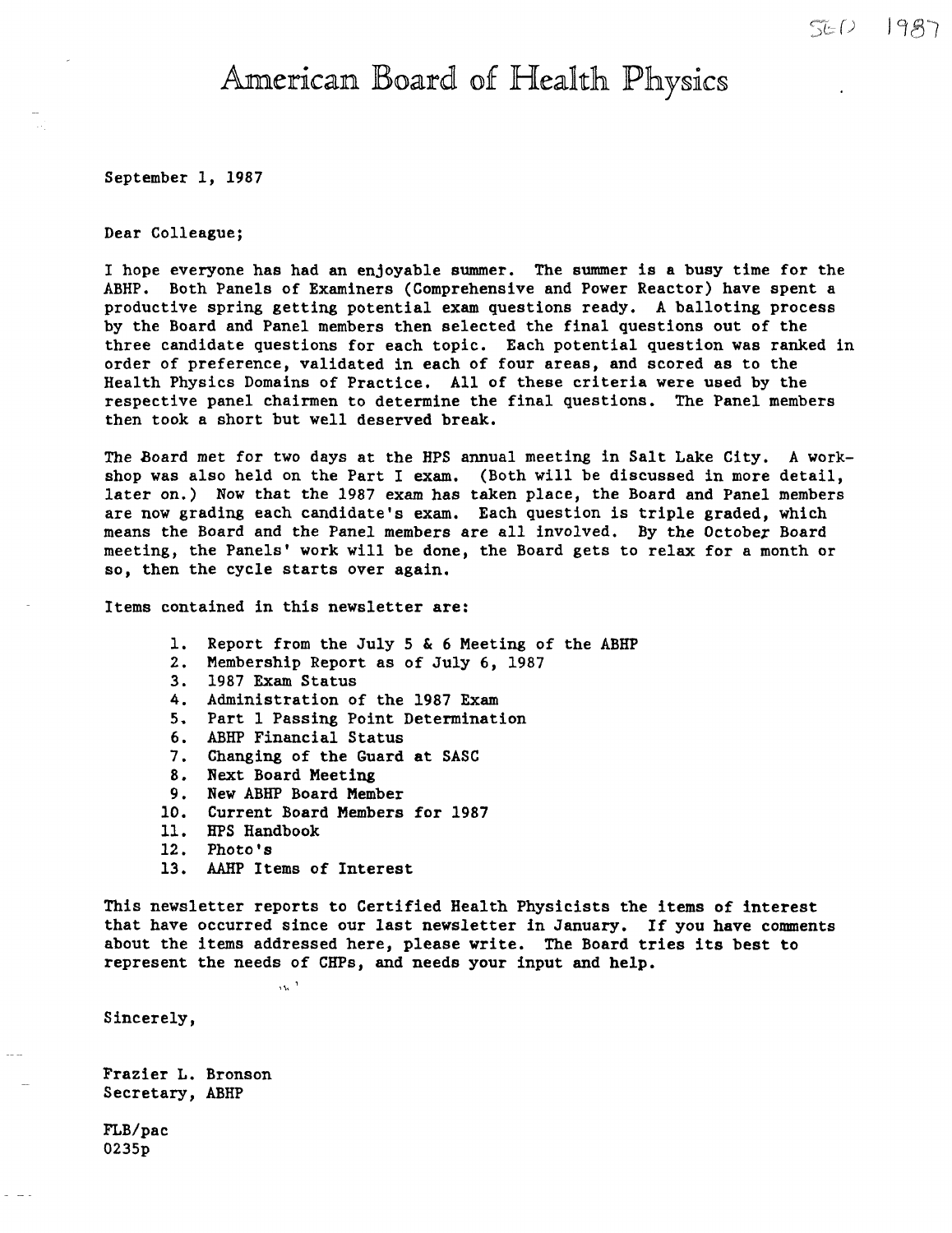#### 1) REPORT FROM THE JULY 5 AND 6 MEETING OF THE ABHP

Transcripts from accredited schools are now required from each candidate applying for the ABHP exam.

A specific set of criteria were developed to assist the Board in approving comprehensively certified HPs for the Power Reactor Certification via the exemption process. These criteria reflect a strict definition of "responsibility for a major portion of the Health Physics program at an operating nuclear power plant." These criteria make the exemption automatic if the Comprehensive CHP is the Radiation Protection Manager, possible if he is at the plant in a line management position, and difficult otherwise, The criteria, with some revisions, was approved by the Board.

Dick Burk, from the Secretariat office, reported that he thinks he found a liability insurance carrier for the Board. (Secretary's note: The Board has been without insurance for about a year. No carriers want to cover certification bodies.)

Hard working prospective CHPs can slow down now. Only one year experience per calendar year will be granted, no matter have many hours overtime you work.

The following Comprehensive CHPs were granted Power Reactor Certification via the exemption process. CONGRATULATIONS!!

| Joseph J. Bevelacqua | Michael L. Braun     |
|----------------------|----------------------|
| Linda G. Bray        | Steven M. Garry      |
| Henry F. Kahnhauser  | Larry R. McKay       |
| Mark L. Miller       | Jayalakshmi Ramanuja |

A procedure manual for the two examination panels was approved.

Discussion was held on the results of the Serial Multiple Choice questionnaires (given to examinees last year) and the scores on those questions. The candidates responses both to the questionnaire and the exam questions appear to be neutral, when compared to the traditional question type. The Board plans to continue both the Serial Multiple choice format for some questions, and the post-exam questionnaires.

The Board appointed the following new Panel of Examiners members and Officers for 1988, and wishes to thank the retiring members.

Comprehensive Panel of Examiners

F.

 $\frac{1}{2}$ 

| Nancy Kirner, Chair                                                                         | Dean Broga, Vice Chair                                                                             |
|---------------------------------------------------------------------------------------------|----------------------------------------------------------------------------------------------------|
| New Members                                                                                 | <b>Retiring Members</b>                                                                            |
| Lester Aldrich, II<br>Joe Bevelacqua<br>John Buchanan<br>Thomas Martin<br>Christine Pollard | Roger Brown, 1987 Chair<br>Jerry Allison<br><b>Bill Endres</b><br>Michael Slobodien<br>Gary Warren |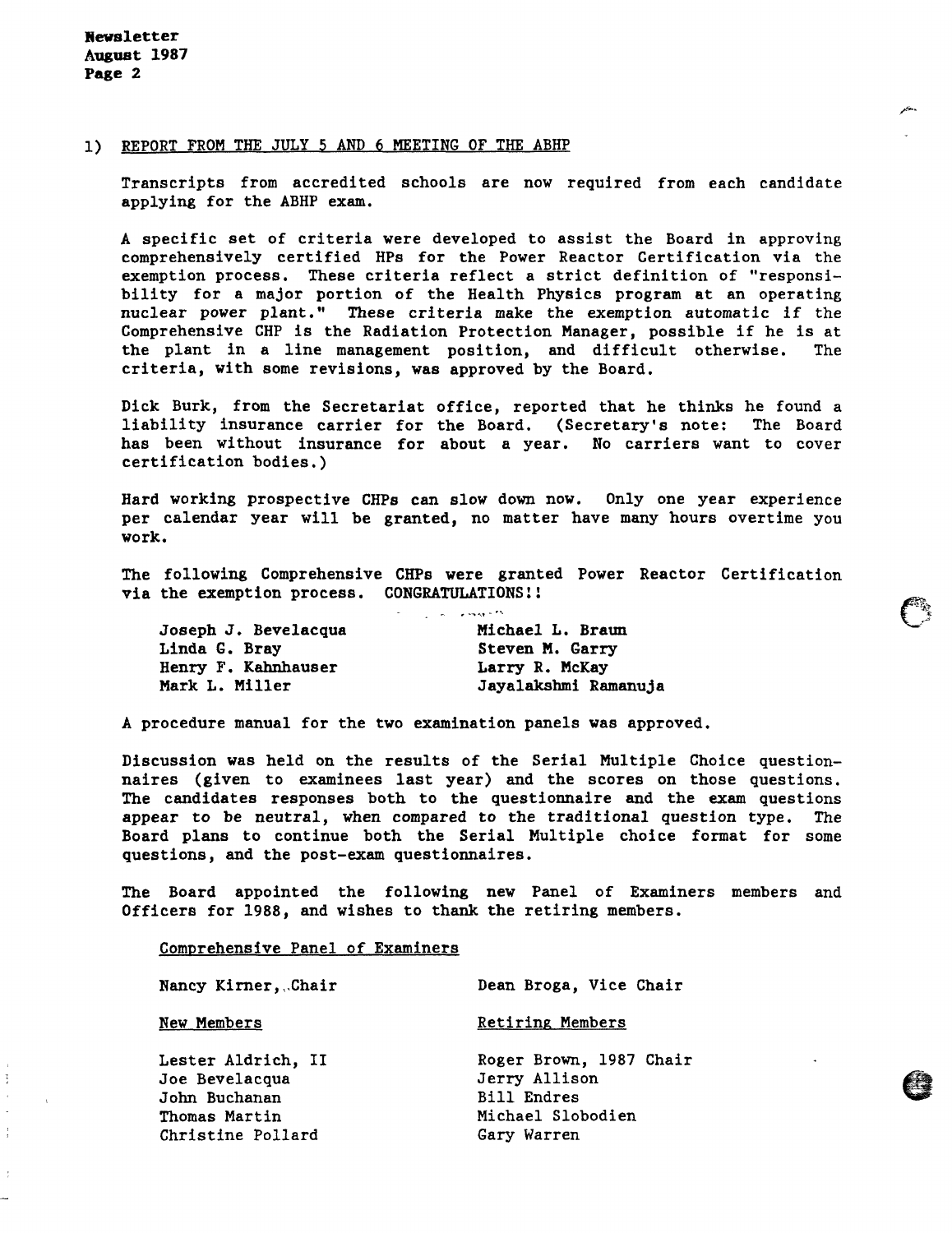# Power Reactor Panel of Examiners

| Joseph Beer, Chair                              | Scott Medling, Vice Chair                 |
|-------------------------------------------------|-------------------------------------------|
| New Members                                     | Retiring Members                          |
| Dave Mohler<br>Michael Sullivan<br>George Vargo | Frank Rescek, 1987 Chair<br>Francis Roddy |

The Board elected the following officers for 1988.

| Frazier Bronson-------------------Chairman          |                                                                   |
|-----------------------------------------------------|-------------------------------------------------------------------|
| Howard Dickson--------------------Vice Chairman     |                                                                   |
|                                                     | Bob Quillin----------------------Secretary, AAHP Financial Liason |
| Glenn Glasgow-----------------------Parliamentarian |                                                                   |

## 2) MEMBERSHIP REPORT AS OF JULY 6, 1987

| Comprehensive Certification607           |  |
|------------------------------------------|--|
| Power Reactor Certification 48           |  |
| Dual Certification 42                    |  |
| Total CHPs with current Certification697 |  |

**Emeritus Status ........................... 43**  Inactive Status (by choice)...............22 Not Active (by failure to respond).......222

# 3) 1987 EXAM STATUS

|                       | Originally Applied | Scheduled | Actual Examinees |
|-----------------------|--------------------|-----------|------------------|
| Part I                | 196                | 154       | 122              |
| Part II Comprehensive | 118                | 72        | 55               |
| Part II Power Reactor | 18                 | າາ        |                  |

## 4) ADMINISTRATION OF THE 1987 EXAM

The Board wishes to gratefully acknowledge the following proctors who generously gave their time to administer the 1987 exam program. Without their help, the many regional exams would not be possible.

| Site                           |                   | Examinees Primary Proctor | Alternate(s)                    |
|--------------------------------|-------------------|---------------------------|---------------------------------|
| Atlanta, GA                    |                   | Doug Collins              | John Kahle                      |
| Austin, TX                     | 6                 | Russ Meyer                | Gus Myers                       |
| Chicago, IL<br>$\Delta$ $\sim$ | 15 <sub>1</sub>   | Rock Aker                 | Duane Richards                  |
| Cincinnati, OH                 | 8                 | Stuart Hinnefeld          | John Ricci                      |
| Gaithersburg, MD               | $22 \overline{ }$ | Tom Hobbs                 | Bill Webber                     |
| Lowell, MA                     | 19                | Nick Panzarino            | Ed Cumming                      |
| Oak Ridge, TN                  | 11                | Dave Simpson              | Charles West                    |
| Richland, WA                   | 13 <sup>°</sup>   | Wallace Howell            | George Backman, Eugene Carbaugh |
| San Onofre, CA                 | 6                 | John Albers               | Eric Goldin                     |
| Stanford, CA                   | 7                 | Garry Warren              | Mike Singh                      |
| Oswego, NY                     | $13 \,$           | Eric Mulcahey             | Ed Leach                        |
| Salt Lake City, UT             | 57                | Lee Booth                 | Mark Coombs, Rowena Argall,     |
|                                |                   |                           | Steve Brown, Howard Dickson     |

i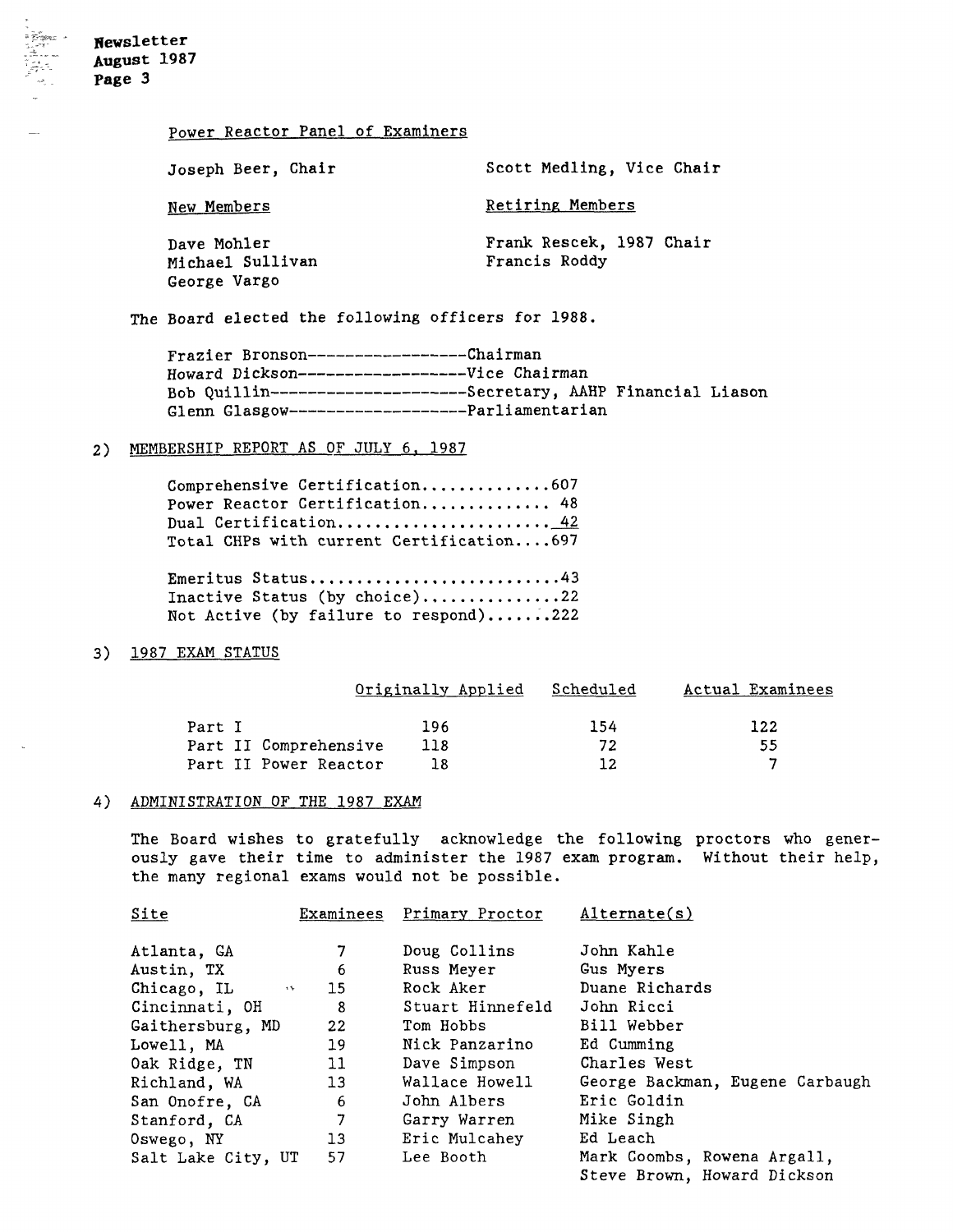**Jtewsletter August 1987 Page 4** 

#### 5) PART I PASSING POINT DETERMINATION

Joe Sayeg, the Part I examination coordinator, spends a lot of time keeping the Part I exam questions and process in order. As an example, he organized a workshop on July 8 to determine the passing point for the Part I exam, which was significantly revised this year.

The workshop was conducted by Professional Examination Service, NY, the Board's subcontractor for the Part I exam maintenance and scoring. The objective was to establish what percentage of the 150 questions the examinees should be expected to correctly answer, in order to pass Part I.

The Board gratefully acknowledges the help of the following CHPs who spent the full day on this process.

| Joe Sayeg, Chairman | Ron Kathren     |
|---------------------|-----------------|
| Ruth Birney         | Jerry Martin    |
| Dale Denham         | Ed Watson       |
| Howard Dickson      | Gordon Williams |

# 6) ABHP FINANCIAL STATUS

The Board income minus expense balance was -\$4,774 for 1985, \$1,100 in 1986 and the projected balance for 1987 is -\$5,000. Based on the figures below the 1988 budget looks close to break even. The Board's net worth as of 9/1/87 is estimated to be \$4,000 although there is some uncertainty in estimating the actual deferred fees for 1985-6.

The budget for 1988 in round figures is:

Income

| Exam Fees $($200 \times 250$ examinees) | \$50,000 |
|-----------------------------------------|----------|
| Maintenance Fees (\$25 x 720 CHPs)      | 18,000   |
| Other Income                            | 6,900    |
| Total                                   | \$74,900 |

**Expenses** 

| Professional Exam Service Fees (PES) | \$11,500 |
|--------------------------------------|----------|
| Exam Preparation Fees/Expenses       | 9,700    |
| Printing/Postage                     | 7,000    |
| Board Operations (Management,        | 46,300   |
| Computer, Travel, Telephone,         |          |
| Audits, Insurance and Bonds,         |          |
| AAHP expenses, etc.)                 |          |
| Total                                | \$74,500 |

The Board's goal has been to accumulate (and invest) at least one year's expenses. Due to rising costs, we have not been able to accomplish the goal. This problem will not go away when the Academy becomes incorporated and assumes this role. Anyone with budget ideas as to where we can reduce costs or how we can raise income please jot them down and send to the Board.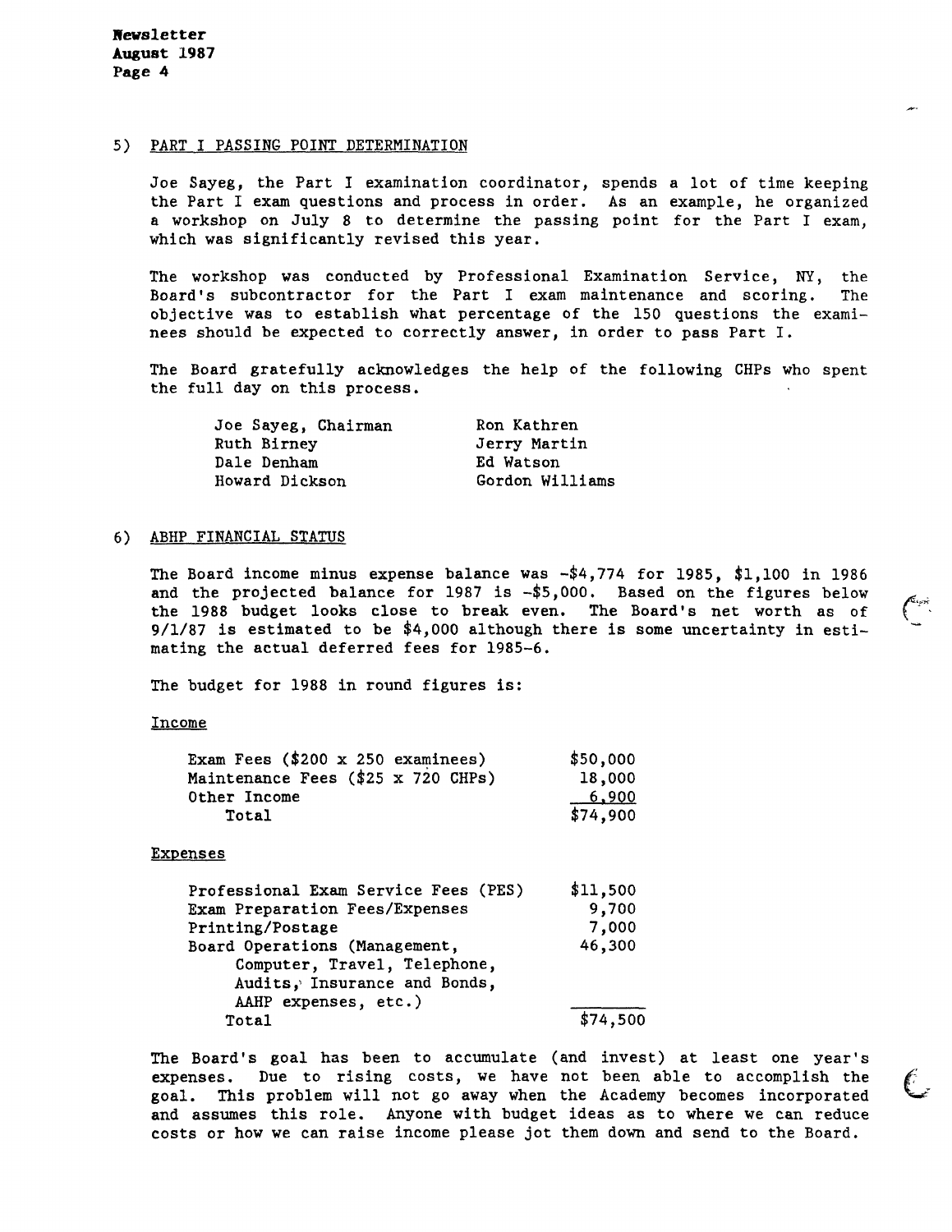**Newsletter August 1987 Page 5** 

ल्या<br>व

# 7) CHANGING OF THE GUARD AT SASC

The Board learned with regret that Nancy Johnson was moving to Delaware, and would no longer be the Associate Administrator for the Board. Nancy has been in this position since 1983 when the ABHP contracted with SASC as the Secretariat. She has been extremely efficient at processing the large amount of paper work that is necessary for the Board operations. She always knew what tasks needed to be done, how they were done, and did them on time. The hardest part of her job, however, was training a new Board Chairman each year. And, all the time, she was always so cheerful. We will miss her.

Dick Burk seems to have a good recruiting program, as he found a very capable replacement in Dianne Webber. Dianne was at the Board's summer meeting with Nancy, and is learning fast. Please welcome her.

## 8) NEXT BOARD MEETING

The fall Board meeting is scheduled for October 5 and 6, 1987, Tysons Corner, VA. Send any items for the Board's consideration to the Chairman.

#### 9) NEW ABHP BOARD MEMBER

The AAHP has appointed Leroy F. Booth to a 5-year term on the Board, beginning in 1988. Lee has been Chairman of the Comprehensive Panel of Exami-<br>nees, and is currently Chairman of the AAHP Exam Site Selection Committee.

#### 10) CURRENT BOARD MEMBERS FOR 1987

R. Jerry Everett----------------Chairman Howard Dickson------------------Vice Chairman Frazier Bronson-----------------Secretary Bob Quillin --------------------Parliamentarian Joe Sayeg-----------------------Part I Coordinator Dick Bowers Dale Denham Glenn Glasgow

Please contact any of the above if you have any complaints, comments, suggestions, are volunteering for work, or want general information.

## 11) HPS HANDBOOK

All CHPs are reminded that the ABHP retains its own independent computerized address listing. It is therefore necessary to notify the ABHP, in addition to the HPS, if applicable, of any address change.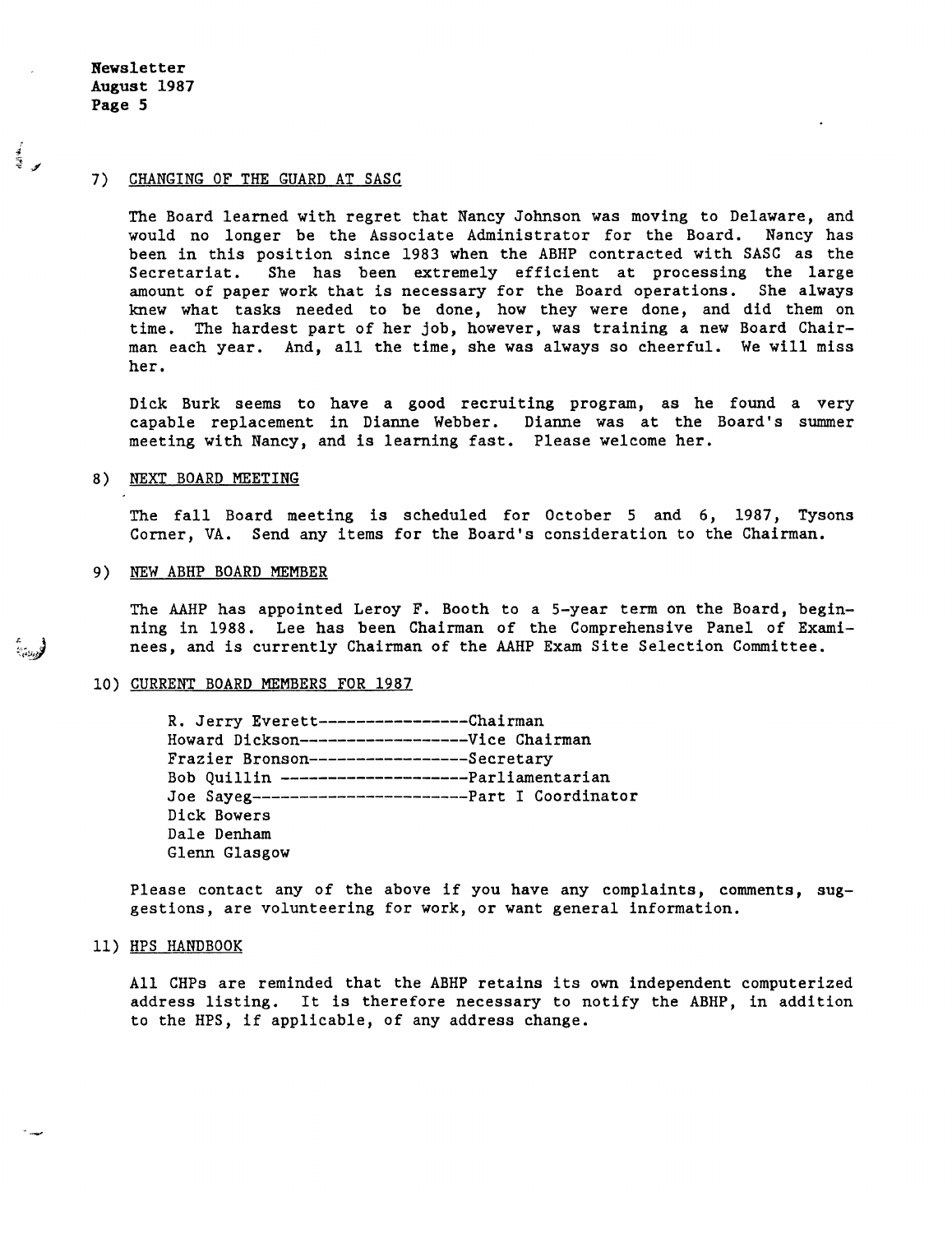**Newsletter August 1987 Page 6** 

12) PHOTO'S

The following photographs of Nancy Johnson and Jerry Everett, Dale Denham and Ron Kathern hard at work, and the candidates hard at work at the exam, were taken by Joe Sayeg. (Those with the smiles have already passed, those too busy to even look up are the candidates.)